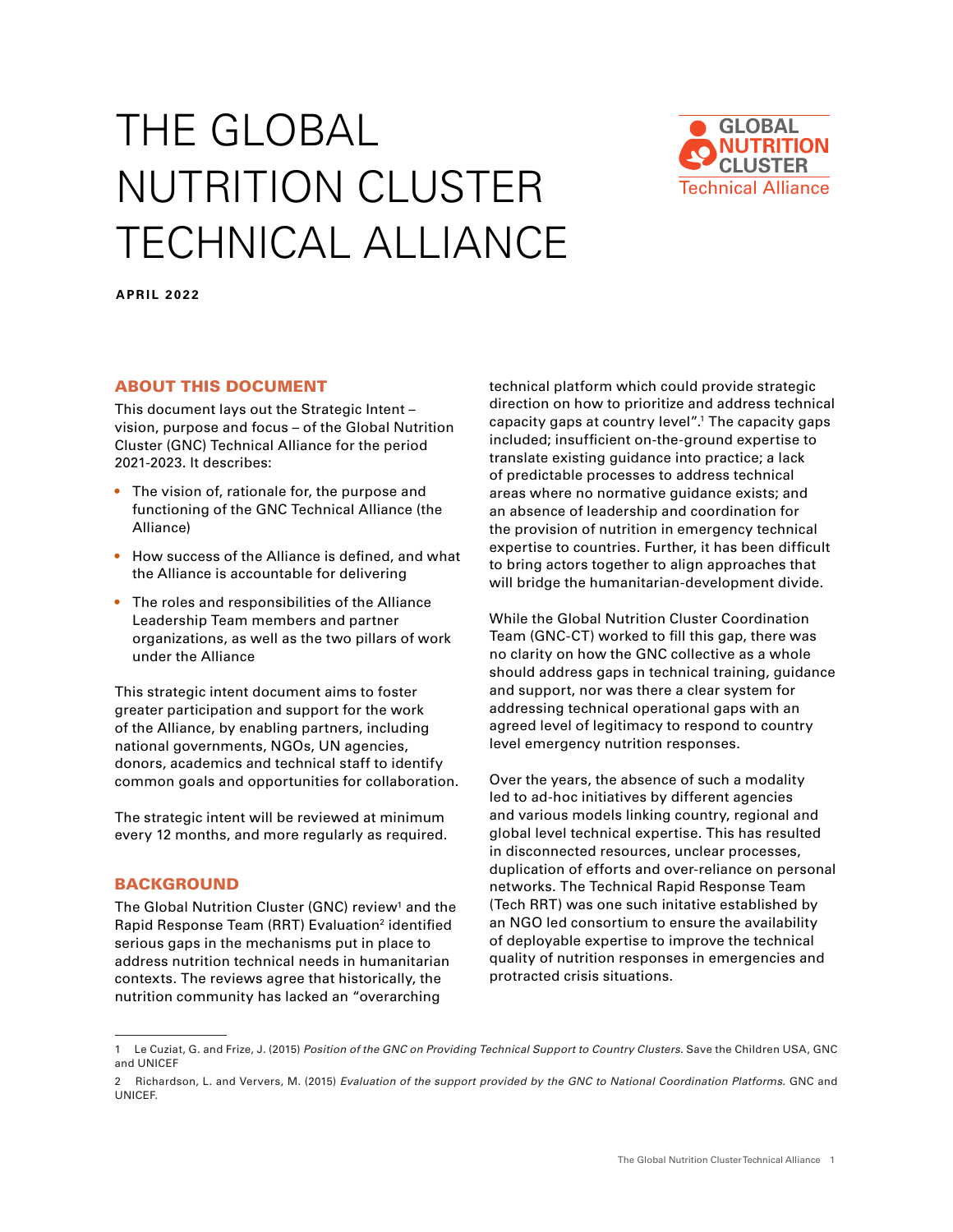For UNICEF, addressing this challenge was particularly critical. As Nutrition Cluster Lead Agency (CLA), UNICEF is the provider of last resort to meet technical needs within the cluster. The pace and complexity of this task requires that the technical strengths and capacities of all cluster partners are leveraged in an efficient and coherent manner.

In 2015, a technical taskforce led by UNICEF and the Centre for Disease Control (CDC), with membership of GNC partner agencies was convened to address this challenge. The taskforce reviewed the experiences of the Health, WASH, Child Protection and Food Security clusters in the provision of technical support. Based on these analyses, potential models for technical support provision were shared and discussed with GNC partners, and countries represented by cluster coordinators. Following a consultation period, the GNC Technical Alliance (formally named the Global Technical Assistance Mechanism) was endorsed by the GNC in March 2017.

# OUR VISION AND PURPOSE

**Our vision** is of a world where practitioners working in humanitarian nutrition contexts are equipped to address their ever-changing technical needs by leveraging the expertise of the entire nutrition community as well as other relevant technical actors.

**Our purpose** is to improve the quality of nutrition preparedness, response and recovery, by enabling and providing coordinated, accessible and timely technical support through multiple channels where gaps exist.

# OUR USERS and CONTRIBUTORS

The **'Practitioner'** refers to anyone who is working on humanitarian nutrition programming, which includes preparedness, response, or recovery.

The **Practitioner** may be working in any number of settings, including emergencies, humanitarian or protracted crisis, fragile and conflicted affected contexts, and areas where there is a high burden of malnutrition or a risk of nutritional deterioration.

The **GNC Technical Alliance Partners** are the organizations that make up the GNC, and other individuals, organizations, initiatives and academia at global, regional and country levels that hold nutrition technical expertise across the humanitarian and development spheres. Alliance partners can contribute in different ways including:

- **•** Participating in Global Thematic Working Groups (GTWGs) and cross-cutting theme workstreams as thought leaders and technical experts to inform the development of interim consensus driven guidance
- **•** Bringing existing gaps from country level experience to the collective knowledge of the Alliance, and participating in prioritization of work for GTWGs
- **•** Making expertise available to Practitioners to broaden the technical support possibilities, including by acting as 'suppliers' of technical expertise for in-country and remote work

In support of the localization agenda, the Alliance endeavors to meet the specific needs of practitioners working within national organizations and governments. There is recognition that the support requirements of practitioners working in national organizations may differ to those working in international organizations, and that how the Alliance ensures technical support is accessible to, and appropriate for national organizations and governments will require on-going analysis, learning and adaptation.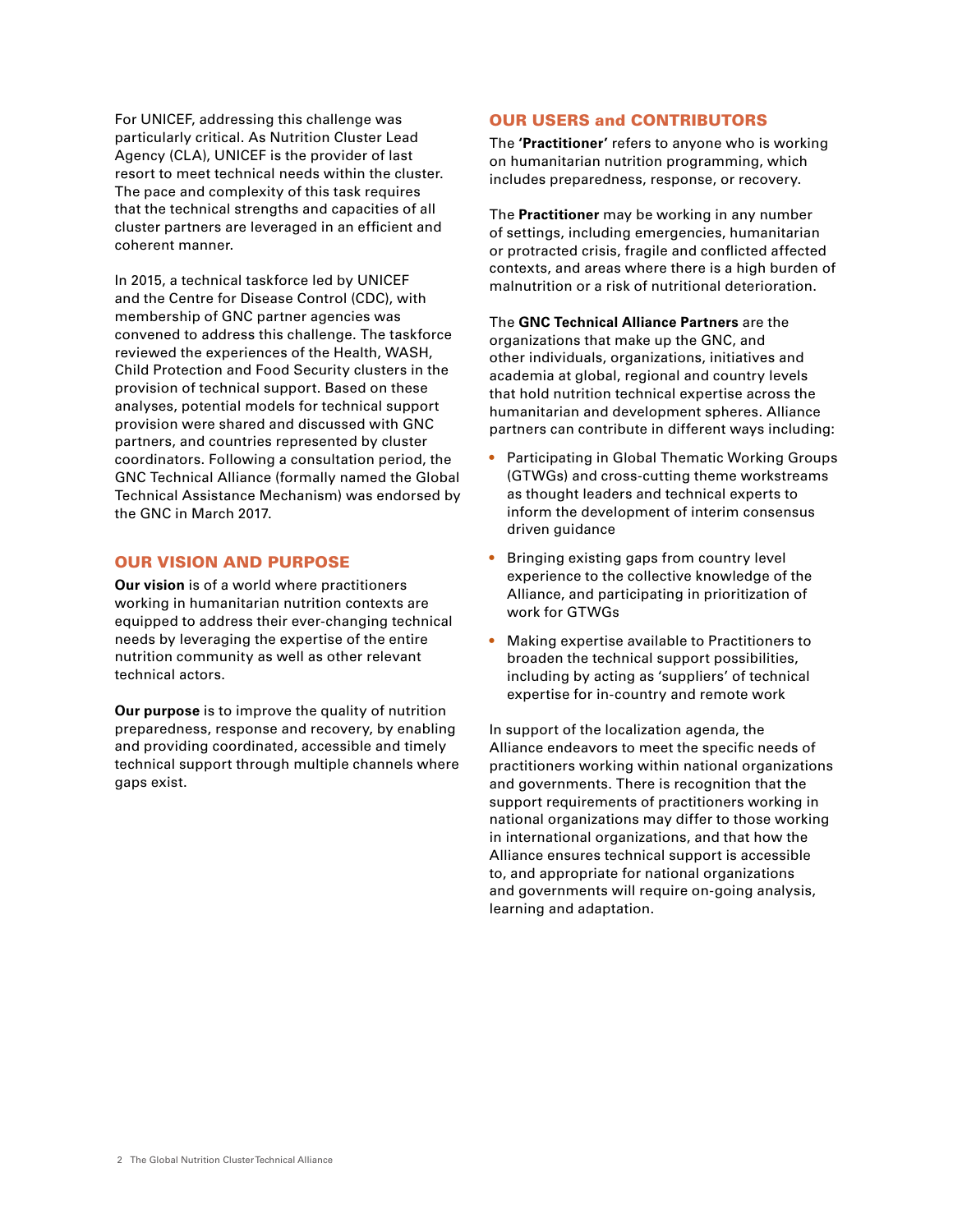# OUR WORK

The Alliance is a technical assistance platform that responds to technical requests, by leveraging and building on existing nutrition resources, capacities, initiatives and coordination structures.

The Alliance supports practitioners by delivering the following services:

- **1.** Access to high-quality information, capacity strengthening resources, guidance and research that has been curated by global nutrition specialists and agencies
- **2.** Where guidance is limited, timely access to interim consensus driven guidance for emerging technical issues in humanitarian nutrition, including guidance on program adaptation
- **3.** Access to experienced nutrition technical specialists to answer questions, or to provide more in-depth support (remote or in-country)

In order to deliver these services, the Alliance will:

- **1.** Connect practitioners to the most relevant nutrition resources and guidance
- **2.** Facilitate (through the GTWGs) a consensus driven process to develop timely interim guidance or expert advice on emerging nutrition technical issues or areas where guidance is lacking/evidence inconclusive, linking with World Health Organization (WHO) rapid or longer-term normative guidance development mechanisms where appropriate
- **3.** Develop and disseminate high quality learning and capacity strengthening products (webinars, trainings etc.) that are informed by country-level technical priorities and fill an identified gap
- **4.** Answer practitioners' questions with technical experts providing timely responses referring to the latest available guidance
- **5.** Provide in-depth remote support or an incountry deployment
- **6.** Establish a Knowledge Management system that:
	- $\cdot$  captures the gaps in technical guidance and information in order to guide activities within the Alliance
	- \* consolidates existing guidance and identifies appropriate country experience, where required, in response to identified gaps
- $\cdot$  curates and disseminates technical knowledge and learning, including relevant research
- \* captures learning related to the workings of the Alliance itself and its various components.

The GNC Technical Alliance aims to create value for partners by:

- **•** Establishing a collaborative, efficient and inclusive way of working that creates opportunities for partners to work together to best meet their organizational objectives while furthering the interests of the collective
- **•** Establishing a platform whereby partners can access support to meet their technical needs
- **•** Providing a platform whereby partners can contribute to the provision of technical support (deployments, technical expertise etc.)
- **•** Providing partners with access to information on emerging technical issues/trends, latest related thinking and potential actions needed

## OUR LEADERSHIP AND GOVERNANCE

The GNC Technical Alliance is led by UNICEF and co-led by an NGO partner. The NGO co-lead arrangement aims to ensure independence, neutrality and transparency, while supporting UNICEF in fulfilling its responsibilities as Nutrition Cluster Lead Agency. The NGO co-lead is World Vision International (WVI) for the 2020-2023 period.

The Alliance is supported by the Leadership Team, composed of UNICEF Programme Division, WVI, the GNC-CT, Emergency Nutrition Network (ENN) and Action Against Hunger Canada (ACF-Ca). The Leadership Team will manage the day to day functions of the Alliance.

The Leadership Team is the primary forum for decisions relating to the structure, function and strategy of the Alliance. In line with UNICEF's responsibilities as the Cluster Lead Agency, UNICEF has the authority to take any final decisions for the Alliance. A Decisions Standard operating procedure (SoP) describes the decision-making processes in more detail.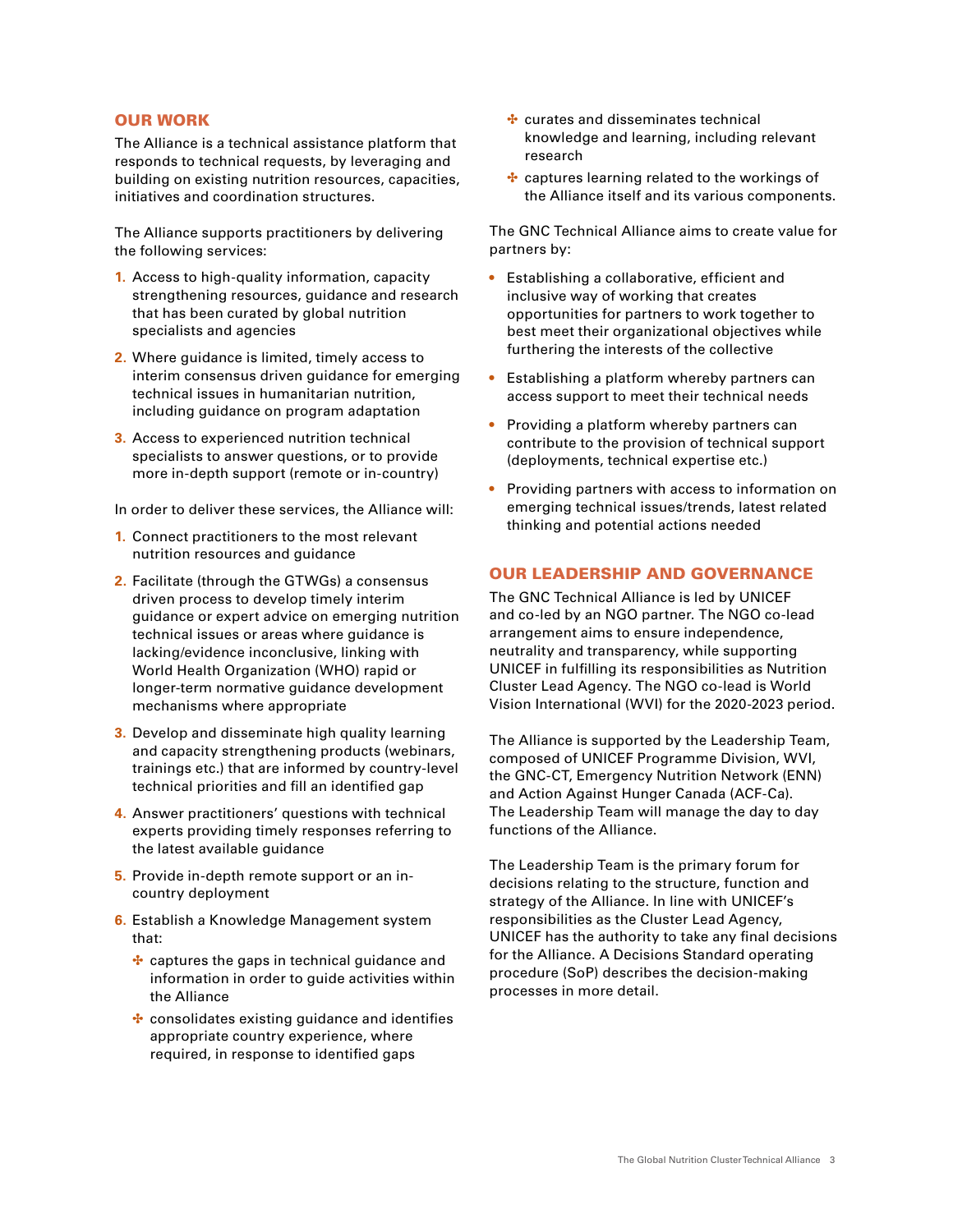#### OUR STRATEGIC PARTNERS

To effectively deliver technical support it is necessary for the Alliance to engage and coordinate with strategic partners. The Alliance Engagement Plan will detail the interdependencies, and opportunities for collaboration between the Alliance and other organizations and initiatives in more detail. Specific actors of relevance to our work include, but not limited to:

- **• World Health Organization.** The WHO is a Global Nutrition Cluster Partner and the normative agency for nutrition policies, guidelines and protocols for nutrition. The WHO nutrition focal points will be engaged in discussions about development of interim guidance and alerted to emerging technical needs.
- **• Other UN Agencies including FAO, UNHCR and WFP.** UN agencies with a nutrition mandate will be partners of the Alliance. Their specific areas of expertise in humanitarian nutrition will be leveraged to contribute to both pillars.
- **• Scaling up Nutrition Movement:** The SUN Movement is a Government-led initiative to collaboratively end malnutrition in all its forms. Different suppliers of technical expertise are engaged to meet the technical support demands of SUN countries, and coordination with SUN technical expertise suppliers will be necessary for effective cross referral of technical support

requests that respect the humanitarian focus of the Alliance, and the development focus of the SUN.

**• Financial partners:** The donors who support the efforts of the humanitarian nutrition community will be closely engaged through the leadership team and updated on technical trends and country level priorities.

## OUR AREAS OF WORK

The Alliance is part of a broader GNC structure, illustrated in figure 5 in the GNC 2022–2025 Strategy.\* The GNC Technical Alliance Leadership Team oversees the two pillars of work: 1) Provision of technical support and; 2) Global Thematic Working Groups. Although the pillars are interconnected, the support and coordination for these pillars are managed by specific Leadership Team members, namely ACF-Ca and ENN *(figure 1)*.

#### *Provision of Technical Support*

The Alliance's Technical Support Team (TST) aims to meet the specific needs of the practitioner in a timely, cost effective, and sustainable manner. The coordination of the different modalities for the provision of technical support for the 2020–2023 period is under the supervision of ACF-Canada, UNICEF and the GNC-CT, in coordination with a steering group of NGO partners.



**Figure 1: GNC Technical Alliance Structure**

\* [https://www.nutritioncluster.net/sites/nutritioncluster.com/files/2021-10/GNC\\_Strategy%20%282022-2025%29\\_compressed.pdf](https://www.nutritioncluster.net/sites/nutritioncluster.com/files/2021-10/GNC_Strategy%20%282022-2025%29_compressed.pdf)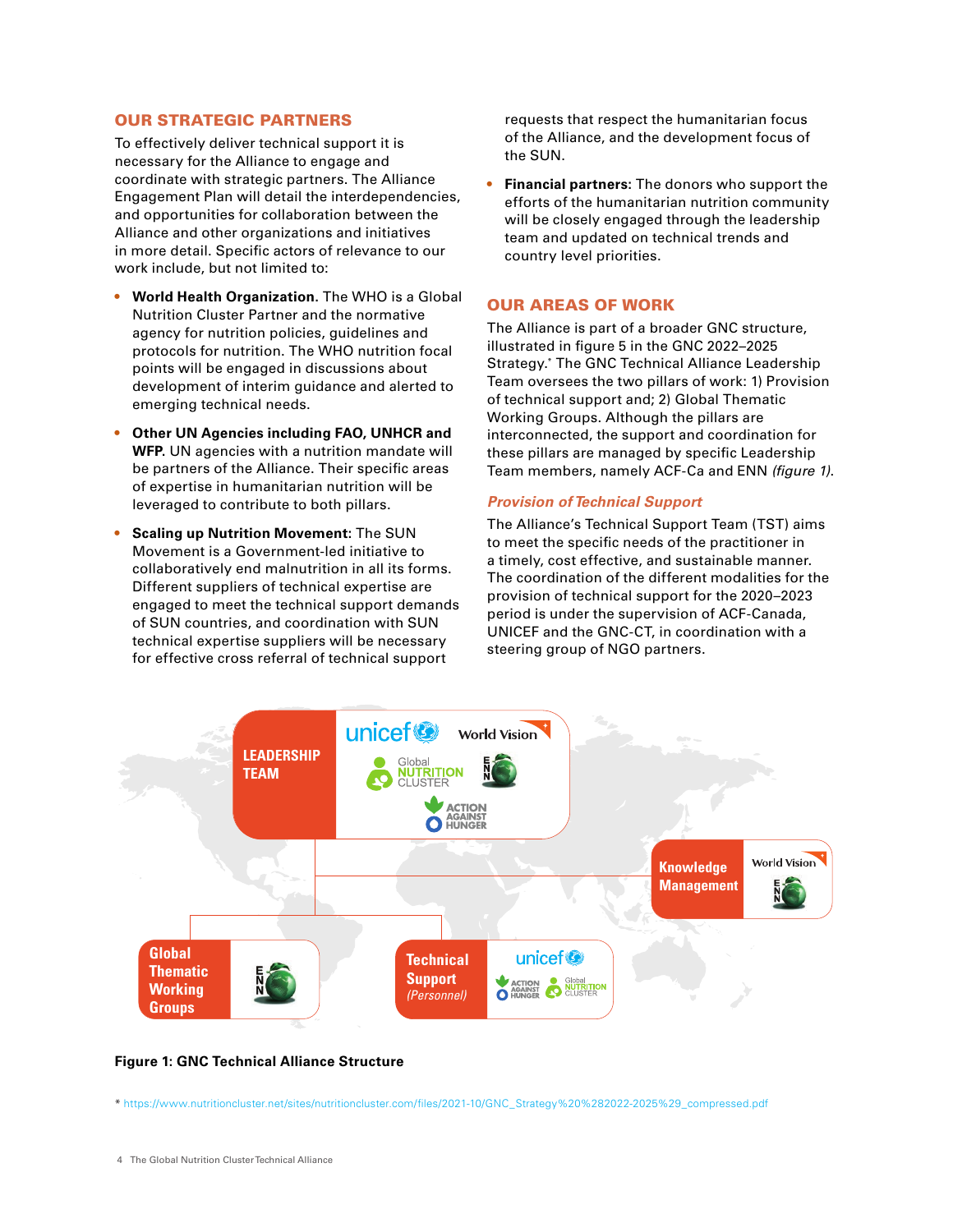The Technical Support Team currently includes:

- **•** Seven deployable nutrition experts five in technical areas of nutrition and three in cluster coordination and information management
- **•** Six Helpdesks one covering technical NIE topics and five covering Sectoral/Cluster Coordination, Intersectoral/Intercluster collaboration, Information Management and Nutrition Information Systems
- **•** Four NGOs covering common nutrition thematic areas to provide quality assurance for technical support
- **•** A coordination unit, and a program officer for the TST.

These resources are hosted by UNICEF, the GNC-CT and NGO partners.

Types of technical support provided by the Alliance TST include:

- **•** 'Quick' remote technical support
- **•** 'In-depth' remote technical support
- **•** In-country technical support
- **•** Provision of humanitarian nutrition consultancy rosters
- **•** Trainings, webinars, and mentoring.

The TST is available to provide NiE support including, but not limited to: Assessment, Cluster or Sector Coordination, Cluster or Sector Information Management, Community-based Management of Acute Malnutrition (CMAM), Maternal, Infant and Young Child Nutrition in Emergencies (MIYCFN-E), Inter-sectoral Collaboration, Management of At risk Mothers and Infants under 6 months (MAMI) and Social and Behavioural Change (SBC).

To expand the supply of technical support and to capitalize on the breadth of technical expertise within the GNC Technical Alliance partners, the Technical Support Team has established partnerships with NGOs and a comprehensive roster of vetted consultants for more specialized technical expertise which can be mobilized to meet the technical support request requirements.



**Figure 2: Technical Support Team Structure**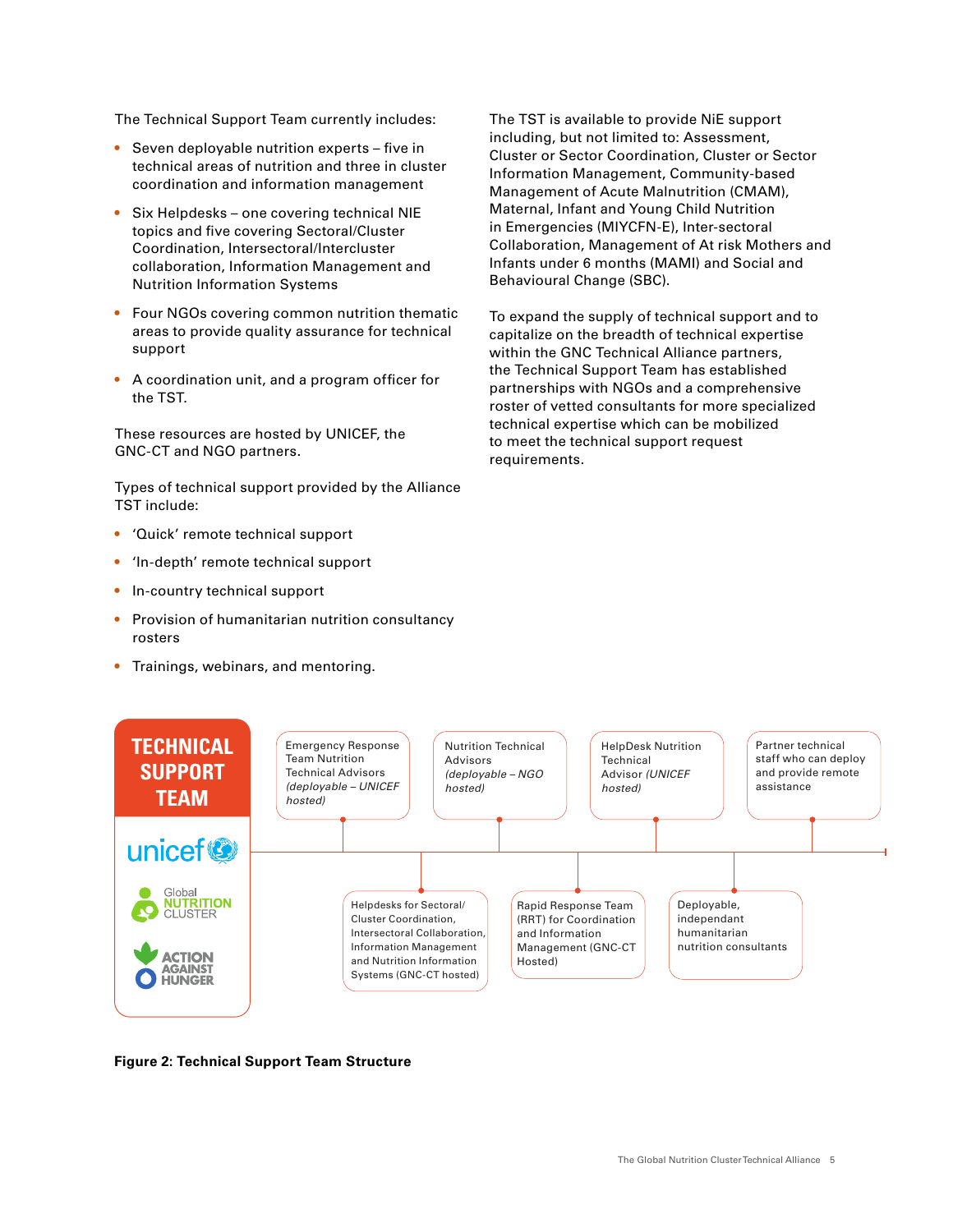The Technical Support Team will coordinate closely with the GTWGs to:

- **•** Find answers to technical questions that require more consultation with experts, and when necessary, identify appropriate backstops for technical support.
- **•** Develop and disseminate priority learning events.
- **•** Share information on trends in technical requests and learning from providing technical support to monthly learning review meetings.

The Standard Operating Procedure for the Technical Support Team contains more detail.

In 2021, the TST established specific workstreams to progress key cross cutting themes, namely anti-racism and localization, gender and GBV, accountability to affected populations, disability and Humanitarian development Nexus (HDN). The objective of these groups is to support the NIE community to mainstream these themes within their country level responses.

#### *Global Thematic Working Groups*

To cover a broad range of technical areas, the GNC Technical Alliance oversees a series of GTWGs comprised of key experts specializing in specific technical areas of nutrition in emergencies policy and practice. This currently includes Wasting, Infant Feeding in Emergencies (filled by the already existing IFE Core group), Nutrition Information Systems and Nutrition and Cash and Voucher Assistance Group. Under each of these Working Groups, additional, more specialized subgroups or taskforces will be created to explore specific sub-themes and issues, when needed. New working groups may be added if technical issues are emerging in additional thematic areas. In this case where a related group already exists outside of Alliance they may be invited to fulfil the role.



**Figure 3: Global Thematic Working Groups: Structure and Sub-Groups**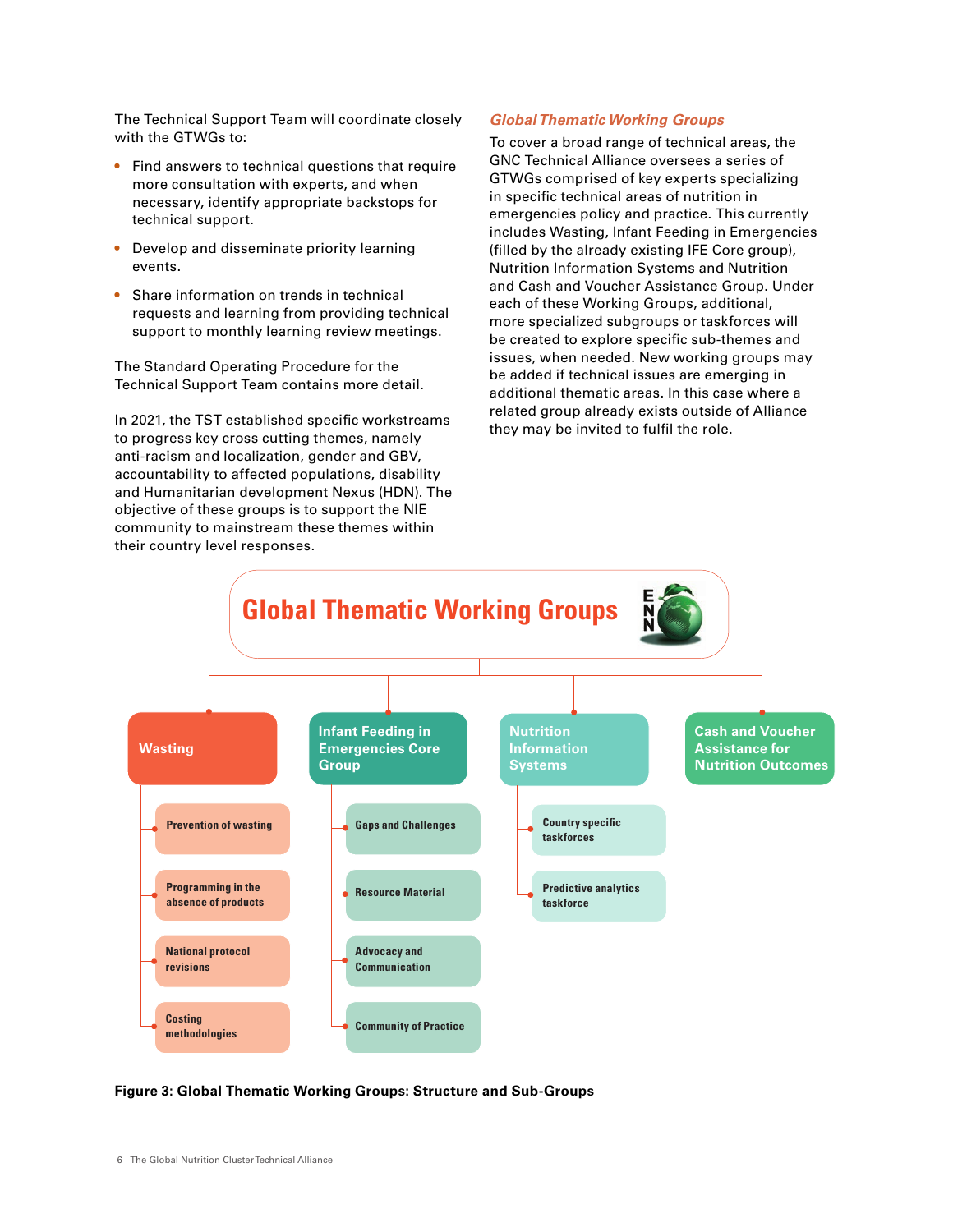The GTWGs are instrumental to the realization of the GNC Technical Alliance's vision and purpose. They provide the fora for transparent technical debate, examination of evidence, and subsequent development of timely consensus-driven interim guidance or resources in response to key technical gaps identified by GNC Technical Alliance. They aim to bring together a broad range of expertise and perspectives.

The four GTWGs are overseen by ENN, and each GTWG is co-chaired by two partners (see figure 3). There is variance in the breadth and depth of work undertaken by each GTWG, however broad functions of the GTWGs include:

- **•** Provide technical advice where technical guidance is existing but the translation to practical implementation requires further expert interpretation.
- **•** Develop or coordinate the development of new interim consensus-driven guidance in response to a pressing technical gap in their respective area of expertise or as relevant, flag an area where WHO normative guidance should be developed.
- **•** Bring to the attention of the Alliance any important unaddressed technical issues that are coming up within their network.
- **•** Identify research priorities in their areas of work where additional research is required.
- **•** Collaborate with the Alliance in identifying knowledge management and learning needs and facilitating the subsequent development of key technical KM products for practitioners within their thematic area, as well as providing technical inputs to relevant KM products developed within the Alliance.
- **•** Collaborate with the Alliance in identifying and facilitating country-to-country sharing of experiences on particular technical issues where there are questions, as well as collaborating in the implementation of webinars to promote inter-country/region/partner learning.
- **•** Periodically update the Alliance and GNC partners on their work, achievements, lessons learned and challenges.

# *Monitoring and Knowledge Management*

The success of the GNC Technical Alliance relies on effective knowledge management that includes good processes, appropriate technology and motivated people. A detailed plan describes the KM objectives, activities and outcomes of the Alliance.

Knowledge Management, including monitoring and evaluation of the functioning of the Alliance is led by WVI and ENN. The specific responsibilities of both organizations are summarised below.

# **World Vision**

- **•** Implementation and oversight of the Alliance Monitoring Plan, including consolidation of insights and information from the website dashboard and capture of learning related to how the Alliance functions, and how it can be improved.
- **•** Overseeing the consolidation of information and insights from across the GNC Technical Alliance to facilitate learning. This process includes a monthly learning review meeting with pillar leads to review submitted requests, en-net inputs, and broader input from the technical support team and the GTWGs.
- **•** Reporting on the functioning of the Alliance's services against its objectives and accountabilities.

#### **ENN**

Development and oversight of the KM strategy in collaboration with the leadership team and overall technical learning oversight including:

- **•** Through the learning review processes, identify potential KM and learning products, including learning pieces that consolidate existing guidance and in-country experiences, in response to identified technical gaps.
- **•** Oversee subsequent KM product development/ Learning product development.
- **•** Support the dissemination of KM and learning products.
- **•** Bring insights of the work of the GTWGs to inform learning review discussions.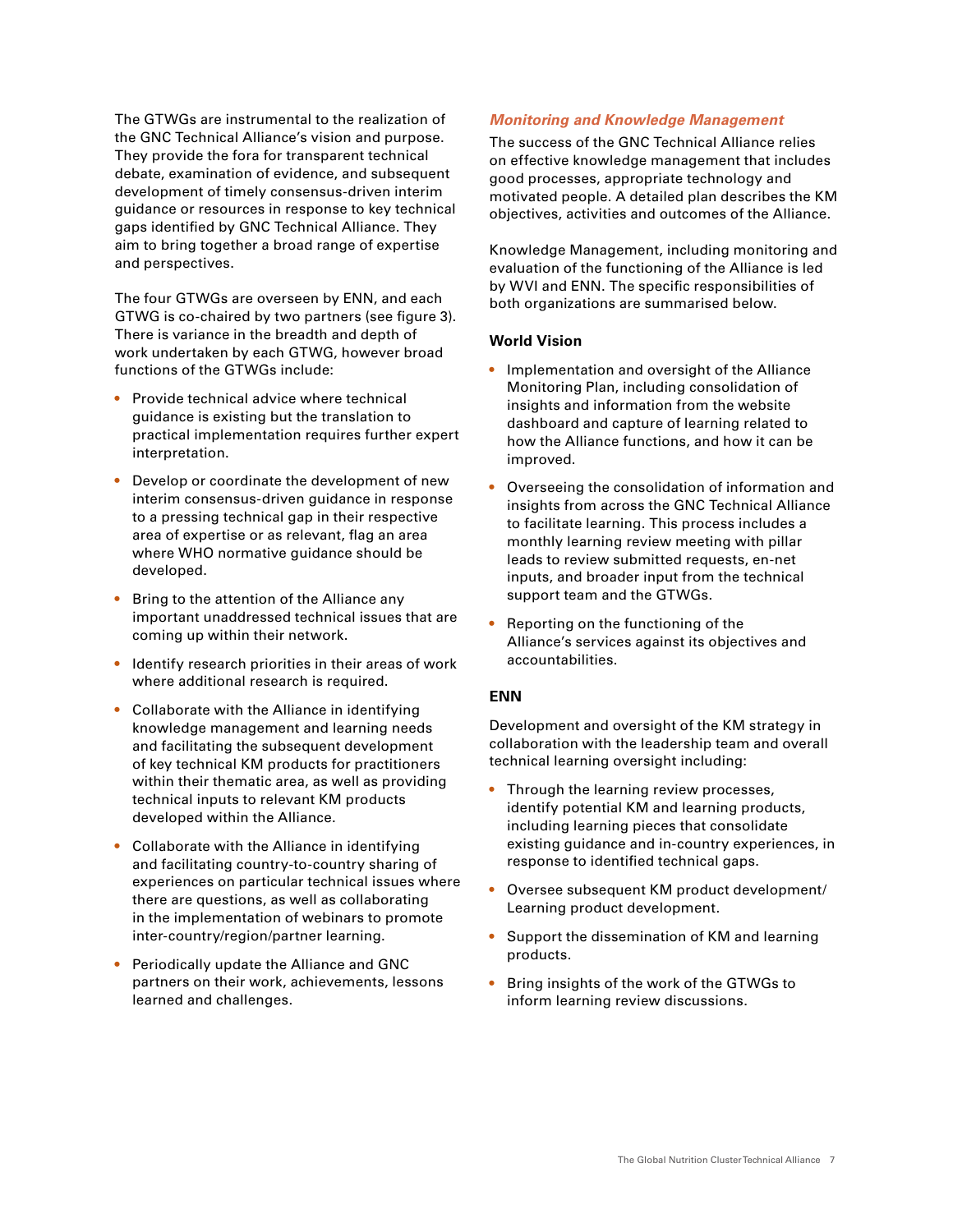# OUR FINANCING MODEL

The GNC Technical Alliance's most important resource is its technical staff. Today, the Alliance relies on approximately 20 full time equivalent staff to pursue its mission and coordinate its work across its two primary pillars of work. UNICEF Programme Group is committed to mobilizing internal funds to cover at least 50% of these costs each year, excluding GNC-CT staff costs. The support of donors and partners is therefore critical to cover the remaining 50%.

The capacity of the Alliance to generate, manage and disseminate knowledge and provide technical support requires additional funding. To meet these needs, the Leadership Team manages a central fund that supports the work of the two pillars and their associated financial requirements every year. By centralizing these funds, the Alliance aims to facilitate the joint coordination and prioritization of investments into different products, outputs and technical support to countries.

UNICEF-PG will lead fundraising for the Alliance, with support from the Leadership Team. The resourcing of the GNC-CT managed technical resources is the responsibility of the GNC-CT.